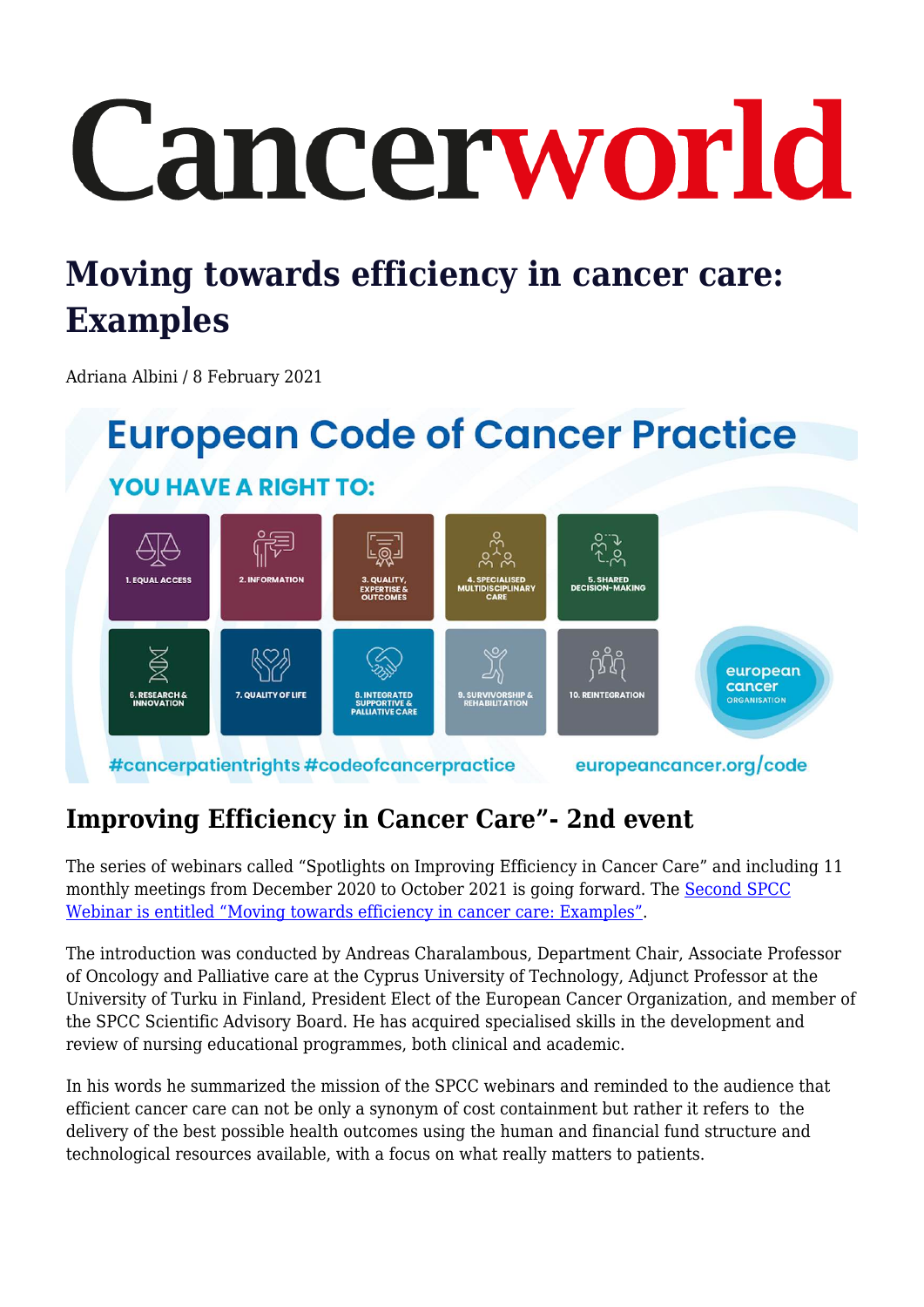#### **The example of PROCHE**

Florian Scotté, the first speaker of the session is MD-PhD, is medical oncologist at the European Hospital Georges Pompidou (Paris, France), and head of the SCUPP (Supportive Care in Cancer Unit Pompidou Paris). He is General Secretary of the AFSOS (French Speaking Association for Supportive Care in Cancer).

Teaching at several universities, and being coordinator of the inter-university diploma of supportive care, he is involved in training both medical and para-medical personnel.

He presented an innovative way to monitor patients at home, delving into supportive care. "The patient can be seen with different approaches – he states – by the surgeon, by the medical oncologist, by the nurses, by the dieticians, by many people in health care". What is innovative in supportive care is to combine those different approaches in order to see the patient under this global vision.

Dr Scotté reported that author Ethan Basch in 2010 presented in the *[New England Journal of](https://www.nejm.org/doi/full/10.1056/NEJMp0911494) [Medicine](https://www.nejm.org/doi/full/10.1056/NEJMp0911494)*, the difference between the professional perception and the patient feeling concerning the different side effects and toxicities, related to the cancer itself or its treatments. Fatigue, appetite loss, nausea, vomiting, constipation, all are symptoms that the patient perceives in a personal way, and often there is a gap between the perception of the patient and the one of the professional health care. The Perspective article in NEJM had the provocative title "The Missing Voice of Patients in Drug-Safety Reporting".

Recent papers of Bash confirmed that better supportive care and monitoring symptoms during treatment increases adherence to therapy and should improve clinical outcomes. He and other groups have demonstrated that the use of patient‐reported outcomes (PROs) during treatment represents a way of achieving such results.

A [publication of Dr Scotté](https://pubmed.ncbi.nlm.nih.gov/32814649/, DOI: 10.1016/j.clon.2020.07.020) himself states that "The advent of new cancer therapies, alongside expected growth and ageing of the population, better survival rates and associated costs of care, is uncovering a need to more clearly define and integrate supportive care services across the whole spectrum of the disease. The current focus of cancer care is on initial diagnosis and treatment, and end of life care."

In his talk Professor Scotté presented the storytelling of PROCHE program in order to improve efficiency of care in hospitals. PROCHE stays for PRogramme d'Optimisation du circuit CHimiothErapie [Programme for optimisation of the chemotherapy network]) initiative, and it is an innovative oncology-monitoring program designed to reduce patient waiting time and chemotherapy waste, ultimately improving patient care.

The program has the objectives to optimize the oncology day hospital, to enhance the monitoring of patients at home, to propose the right supportive care treatment and approach for the patient, to decrease unnecessary hospitalizations venues to the hospital, and to increase quality of life.

In the studies of the team, side effect data for each patient were collected two days prior to each scheduled in-hospital chemotherapy treatment by nurses through a specialized call centre who contacts patients and completes a questionnaire. Laboratory test results were also entered into the database. According to these data, oncologists confirmed, postponed or cancelled the scheduled treatment the day before. If confirmed, the hospital pharmacy prepared the chemotherapy drugs a day in advance of the visit. Study endpoints included the time between scheduled treatment administration and actual administration (treatment delay) on the day of the visit and patient satisfaction, and were recorded the months prior to, and during, the program.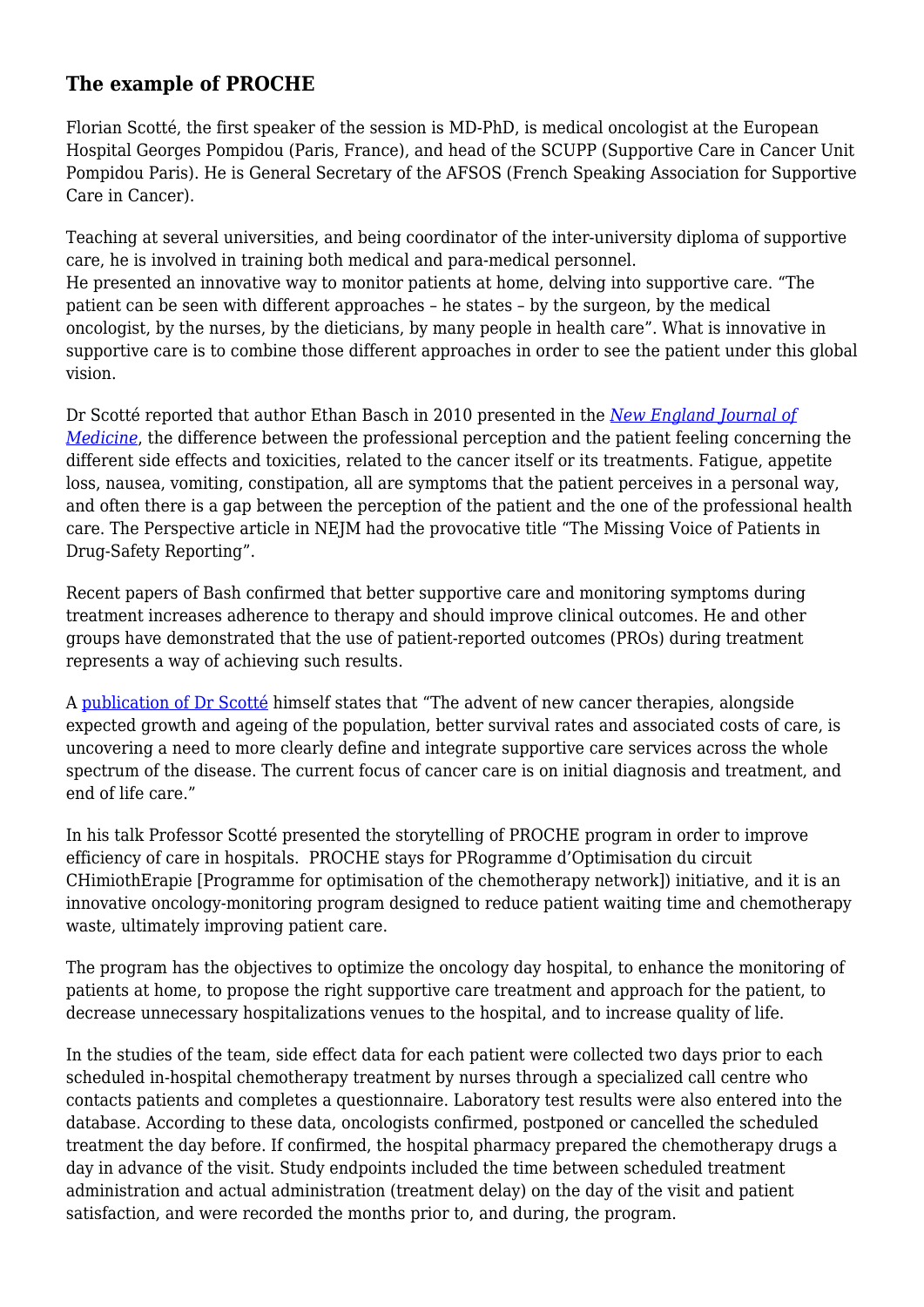

On one side of the program the professionals could see that there was a decrease of patient-waiting time at the day-hospital, reduced by 50% and that meant a better efficiency of all the day-hospital.

The other part of the study was about improvement in terms of quality of life. Examining the data, a significant decrease of fatigue and pain was achieved thanks to the introduction of the program PROCHE.

In one methodology [presented at ASCO](https://ascopubs.org/doi/abs/10.1200/JCO.2019.37.7_suppl.290), toxicities and their grade reported in medical records for each patient were plotted against time under treatment, to calculate the area under the curve of toxicities (AUCtox) that takes into account both the intensity and duration of toxicities, and the number of events. AUCtox was calculated for any toxicity reported at least once.

A conclusion of the study presented at ASCO is that a patient monitored by a nurse has a better rate of response by 85%, compared to using a web platform, with a 78%; the study was significant in favour of the nurse monitoring. However, with the web monitoring, there was better information on the low level of severity related to anticancer treatment with more grade 1 and 2, compared to the nurse monitoring. So, both web approach and nurse navigator approach have important roles. Combined approach is probably the best solution, depending the choice of the patient.

Dr Scotté also discussed in the webinar what happens to the patient with pain. The patient with the worst pain curve, has the worst prognosis. While the patient with no pain at the start of the cancer management, and no pain at the end of this management, has the better survival curve. A patient with the highest level of pain at the start and at the end, has the worst survival curve. But for a patients with high level of pain at the start of the anticancer treatment, and not pain at the end there is both an action of the anticancer treatment, and a good accompaniment by the supportive team.

The conclusion was that PROCHE is a Digital- and Human-based program which improves quality of life. This anticipation program also changes in better and more efficient the day-hospital organization.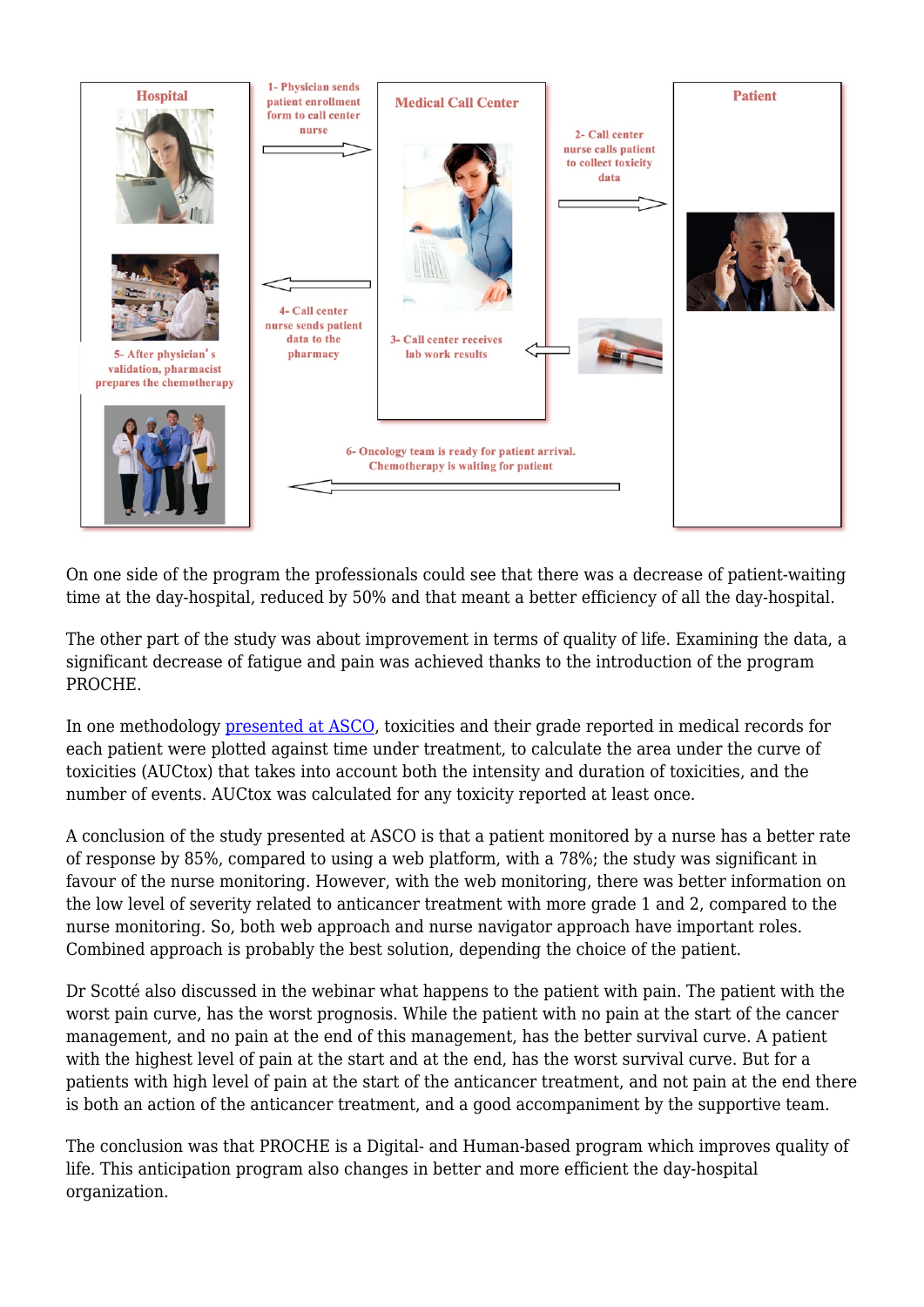#### **EONS project example – Effectiveness of a Multimodal Education and Support Program for the Prevention of Cancer Related Cachexia for patients and their family caregivers**

Dr Constantina Cloconi was the next presenter. She is a Clinical Research Nurse at the German Oncology Center in Limassol (Lemesos), Cyprus and Teaching Assistant, Cyprus University of Technology, Limassol. She reported on the effectiveness of a multimodal education and support program for the prevention of cancer related cachexia for patients and their family caregivers. The research team includes clinical dieticians, integrative medicine specialists, supervisors, and a medical oncologist.

[SPCC task force](https://cancerworld.net/spcc-task-force-raises-awareness-of-malnutrition-and-cachexia-in-cancer-patients/) raised awareness of malnutrition and cachexia in cancer patients. The task force, held as a virtual meeting in June 2020, with stakeholders from organisations across Europe ,which resulted in a call to action for early diagnosis of cancer patients with malnutrition/cachexia, the introduction of practical tools to identify patients, and multimodal supportive care to become an integral part of treatment.

Dr Cloconi explained that cancer related cachexia is a multifunctional syndrome which is characterized by an ongoing loss of skeletal muscle mass, that cannot be fully reversed by conventional nutritional support. This is accompanied by is a progressive functional impairment. The pathophysiology is based on a negative protein and energy balance, driven by a various combination of reduced food intake, loss of appetite, because of the treatment and abnormal metabolism. A patient with cancer related cachexia can have high treatment toxicity, high eating related distress, high caregiver burden and can have a lower quality of life both and a worse prognostic score, sometimes even a large difference. An 80% of advanced cancer patients experience cachexia which is the final cause of 20 to 60% of cancer death. Through a systematic review the team reported by Dr Cloconi has approached a non-pharmacological management of cancer related Cachexia. Nutritional support, nutritional supplements, and psychotherapeutic interventions, like relaxation, exercise, can give patients better outcomes. Patient, caregiver and family education on the nutrition related stress reduction is another critical aspect. The team run a randomized control trial to evaluate the effectiveness of a multimodal education and support program for the prevention of cancer related Cachexia syndrome for patients and also for family caregivers during cancer treatment.

The study includes 60 cancer patients, 30 patients for each group and one caregiver for each patient. It is taking place at German Oncology center in Limassol Cyprus. The control group receives the usual care, another group has a guideline of 10 steps for better nutrition through the treatment and a telephone support.

The intervention group is provided with the usual care plus a multimodal education and a support program which includes the oncologist, the cancer nurse, the clinician and the integrative medicine doctor.

Patients recruited have solid tumours, breast, colorectal, stomach, pancreas and lung, choosen because cancer related cachexia is often present in these types of cancer. They are patients subjected to intravenous chemotherapy or immunotherapy or hormone therapy, since the toxicity is superior than the in radiation therapy which is less systemic. Participants are zero or pre-cachexia stage.

Cancer related cachexia assessment focuses on a protocol which has three stages: Precachexia, Cachexia, Refractory.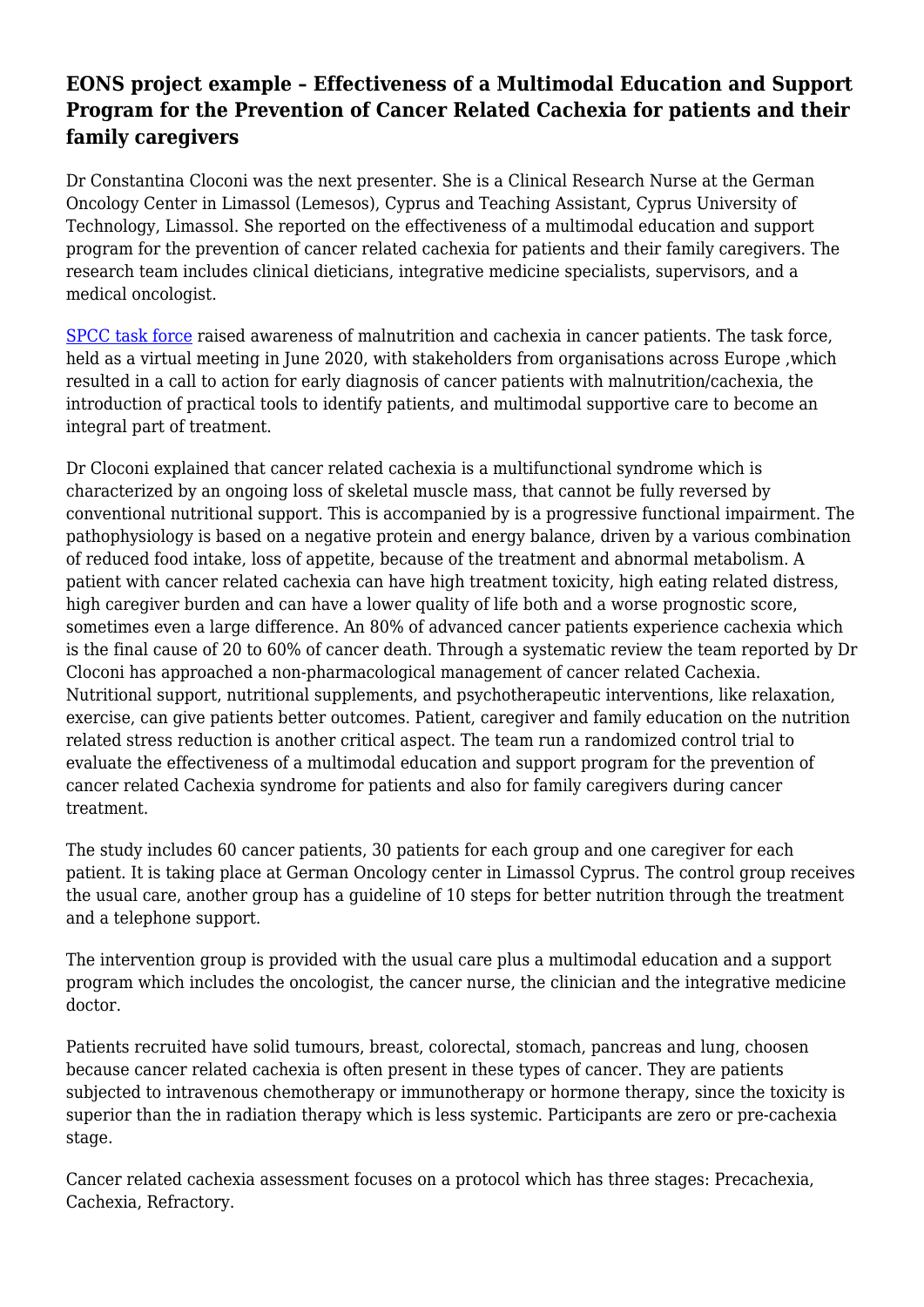The first stage which is Precachexia is represented by weight loss less than 5%, anorexia and metabolic changes. The second stage is cachexia, which is more than 5% weight loss or BMI less than 20 and so on, and the Refractory stage, which is the most severe status and is characterized by a variable degree of cachexia,. To measure cancer related Cachexia is a complex process, the team uses a medical scale implemented in the German Oncology Center, and it can calculate the BMI, the muscle mass, the fat mass, oedema, sarcopenia, protein levels, to help the patient to decrease symptoms, improve the quality of life.

If the patient consents, then, the nurse will assist him patient for cancer related cachexia. If the patient is in normal or precachexia stage, then in the study it is asked to introduce a family caregiver. There are four visits for the patient and their caregiver with the oncology nurse, and few times with the clinical dietician and the integrative medicine doctor. The team monitor and ask them how many kilos they lost, and if they lost them during the last month, the last three months, last six months. So, they use the functional assessment of anorexia for the quality of life and the eating related distress scale. Sometimes patients are fasting or avoiding meat or avoid other foods which are important for their diets, just because distress or for consulting "google" instead of a doctor. They are also assessed on the Memorial Symptom Scale to record the symptoms before the treatment. The family caregiver must fill the social-demographic form, the Burden Interview and the Quality of Life questionnaire. The last appointment is the follow-up, where there are assessments for everything again, for the Quality of Life, for the blood test, for the body composition, for the eatingrelated distress scale. In summary: at the baseline appointment patients and their family caregivers are educated on how to deal with the symptoms to help them to improve their diet and daily routine. They have to change their whole nutrition routine and they receive a booklet. They can read information regarding to the symptom, like changing of taste, nausea, vomiting, diarrhoea, constipation, dry mouth, or mucositis or fatigue.

## **Non Pharmacological Management of Cancer Related Cachexia**

| <b>Nutritional</b><br><b>Support</b> | <b>Nutritional</b><br>supplements (e.g.<br>vitamins)                                               | Psychotherapeutic<br>interventions (e.g.<br>relaxation)                            |
|--------------------------------------|----------------------------------------------------------------------------------------------------|------------------------------------------------------------------------------------|
| <b>Exercise</b>                      | <b>Management of</b><br>cancer (or<br>treatment) related<br>symptoms that<br>affect<br>food intake | <b>Patient and family</b><br>education on<br>nutrition-related<br>stress reduction |

Nutritional intervention, like honey, lemons, spices consumption can help them for alleviating constipation, nausea, and other discomfort. Some patients have problems with lactose or they have diabetes, or they have high blood pressure or they have other problems. There is a special focus on each of them, since they are all different. Patients can call the oncology nurse for questions, during the multimodal program. The aim is to incorporate a routine assessment of cancer related cachexia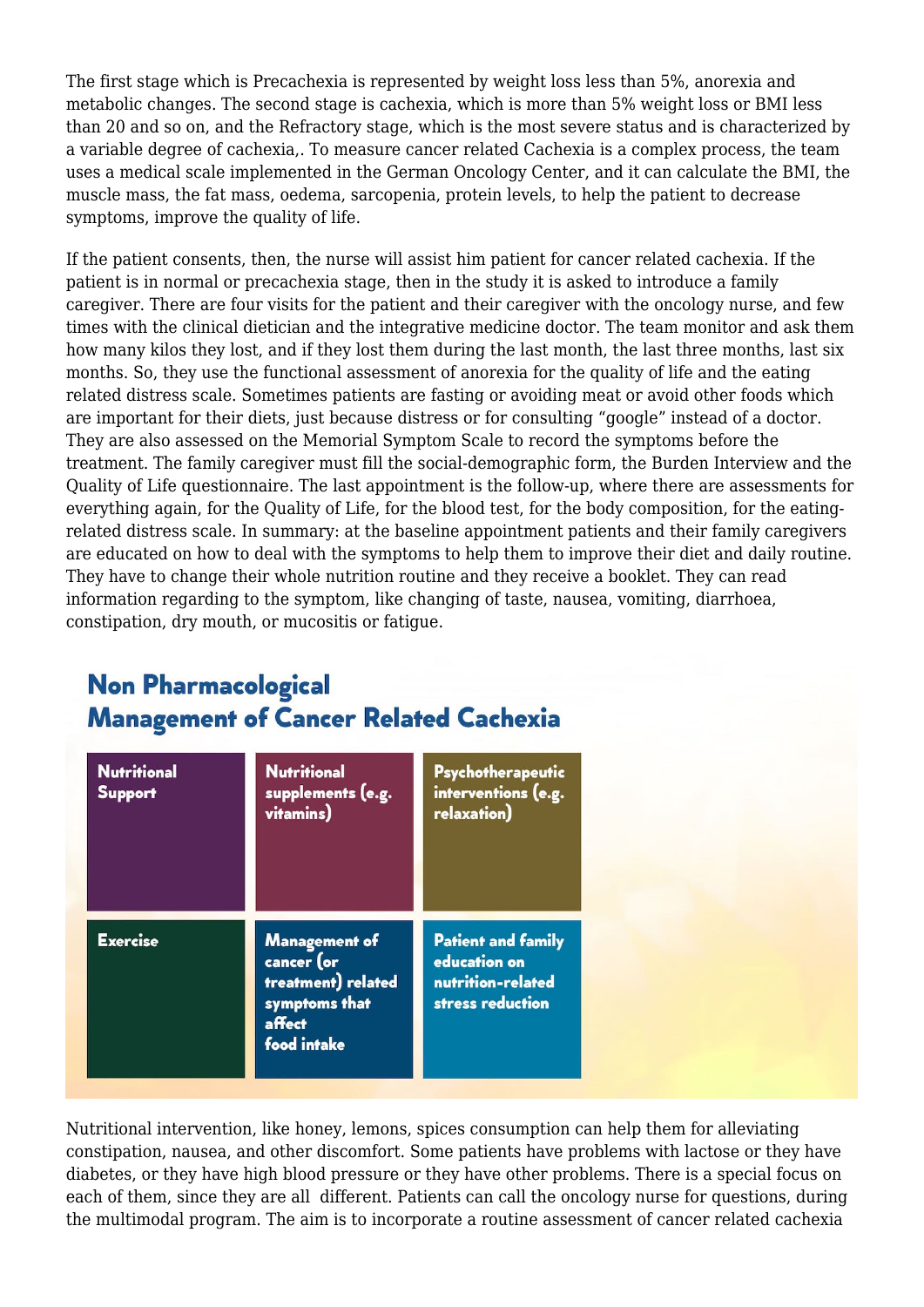in clinical practice from: the healthcare providers, the medical oncologist, the nurses, to provide and standardize a pathway for the management of cancer related cachexia to increase patient's quality of life. The team aims to support the patient centric version of care, with the help of caregivers, to improve the cancer treatment outcome and to reduce the eating related distress and burden, finally also to reduce the social inequalities to have equal education about diet, and treatment. So, the project aims to reduce the inefficiency in cancer care related to cachexia. Prevention of this complication should be promoted and assessed. The healthcare providers must support and educate their patients and their family caregivers. The take-home message is that all cancer patients are at risk of malnutrition. They can be even if they are in obesity. Sometimes patients in cachexia do not have enough muscle-mass to care for themselves. So, early recognition of cancer related cachexia can save lives and affect patients' quality of life, and prevention is the key.

#### **Improving cancer care through a patient focused lens: The European Code of Cancer Practice and a European Cancer Dashboard**

Professor Mark Lawler closed the panel presentations. He is Associate Pro-Vice-Chancellor, Professor of Digital Health, and Chair in Translational Cancer Genomics at Queen's University Belfast (QUB) and a member of the Board of the European Cancer Organisation. He further elaborated on how we must improve cancer care through a more data-enabled patient focused lens. Prof Lawler updated on recent work at the European Cancer Organization.

He highlighted the significant challenges over the last 12 months, due to the impact of the pandemic on cancer patients and cancer services. However, he also emphasised the significant opportunities that exist, due to a number of key developments over the last 15 months. The new European Parliament clearly has identified health as an EU priority, and we have seen significant increase in the health budget in the EU (EU for Health)

The new European Commissioner for Health and Food Safety, [Stella Kyriakides](https://cancerworld.net/stella-kyriakides-eu-commissioner-for-health/) has emphasised that there needs to be a strong cancer focus.

The Europe Beating Cancer Plan, the EU Cancer Mission, and the Lancet Oncology European Cancer Groundshot Commission (led by Lawler) all emphasise the need to enhance cancer research in Europe and improve cancer outcomes

A significant development for the European Cancer Organisation has been the European Code of Cancer Practice, which Lawler and colleagues launched in Brussels (virtually) on the 23rd of September 2020 by Commissioner Stella Kyriakides. who has been a strong supporter of cancer patients throughout Europe.

For all the opportunities indicated above, it is important that they are realized for all of Europe – we need to close the cancer inequality divide that unfortunately exists in Europe. In this regard, the East West Divide is an important component of the European Cancer Organisations Inequalities Focussed Network.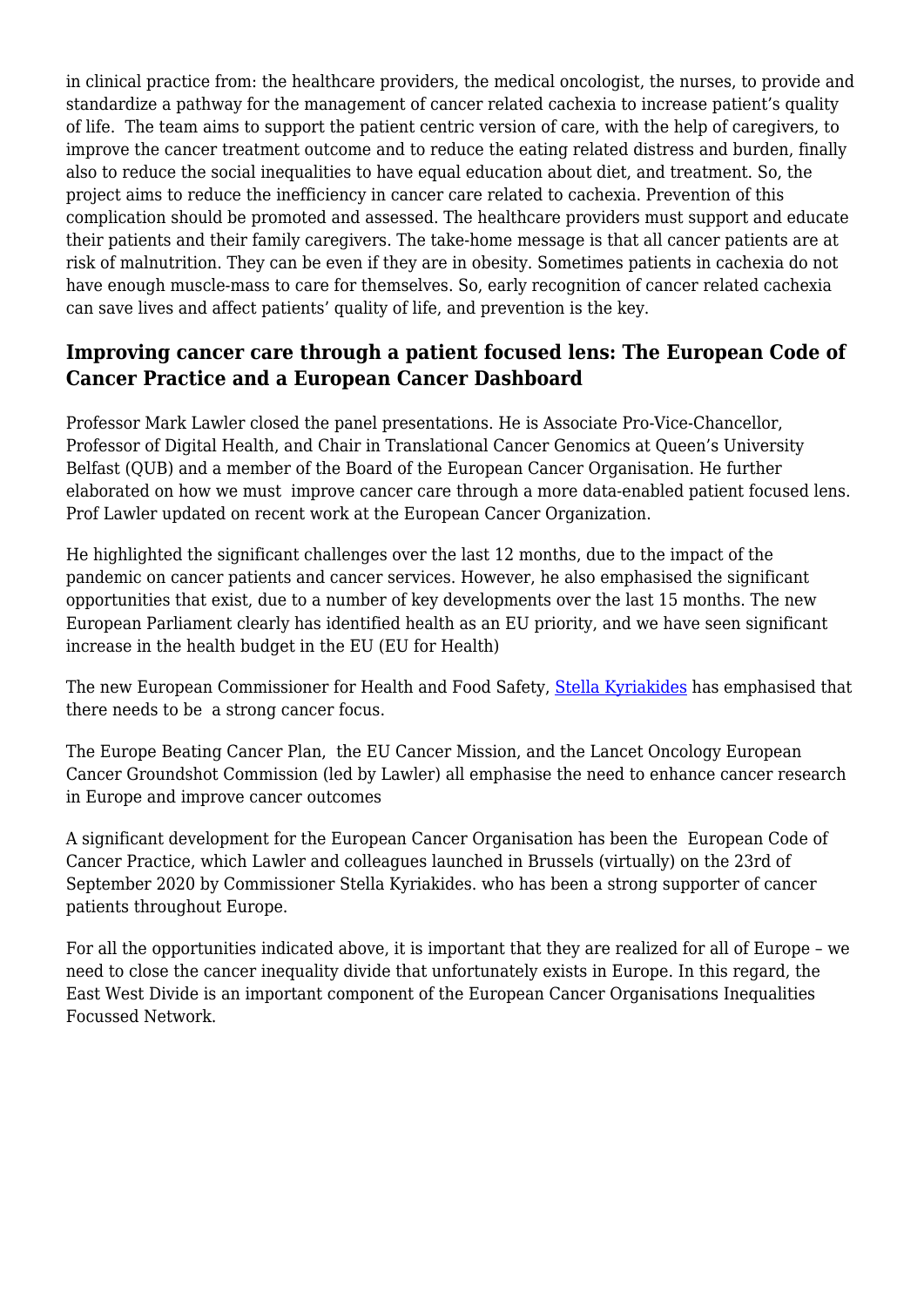# **European Code of Cancer Practice**

### **YOU HAVE A RIGHT TO:**



#cancerpatientrights #codeofcancerpractice

europeancancer.org/code

Addressing inequalities must be a key focus of what we do together, both in relation to cancer control and cancer research efforts. Developing and applying cancer intelligence has to be the driver for initiatives to combat cancer inequalities. We have seen significant improvements in relation to national cancer control plans, across Central and Eastern Europe (CEE), however unfortunately, we see that total healthcare spending falls in general, below the EU average. It must be underlined that funding and money are not the complete solution to the problem. For example, Lawler presented data on the economic burden of colorectal cancer in 33 European countries which showed that certain CEE countries are spending a significantly larger amount of their pharmaceutical budget than it would be expected on colorectal cancer, but that this excess spend is not reflected in an improved colorectal cancer survival in these same countries. In relation to the topic of the SPCC seminar, this is an example of real inefficiency in the spending of precious resources.

The European Code of Cancer Practice can help to address many of these issues. It is a co-creation between patients and cancer health professionals. It represents a Manifesto of the core requirements for good clinical cancer practice that should actually improve outcomes, not just for certain parts of Europe but for all of Europe.

"The European Code of Cancer Practice will empower European citizens to survive cancer and live longer, healthier and more productive lives," declared Mark Lawler in his role for Co-chair of the European Code of Cancer Practice initiative, as reported in a previous [article on](https://cancerworld.net/new-european-code-of-cancer-practice-defines-patient-rights-along-the-cancer-pathway/) *[Cancer World](https://cancerworld.net/new-european-code-of-cancer-practice-defines-patient-rights-along-the-cancer-pathway/)* .

The European Code of Cancer Practice has its origins in the European Cancer Patient's Bill of Rights which Lawler launched with colleagues in the European Parliament on World Cancer Day in 2014. It is also linked to the European Cancer Organizations Essential Requirements for Quality Cancer Care. The European Code of Cancer Practice champions 10 rights that patients must have from their health system in order to ensure the best possible cancer care and control for patients right across Europe will be provided. It is designed to empower citizens through 10 key 'overarching' rights and to reduce cancer care inequalities across Europe.

According to the European Code of Cancer Practice the patient has a right to:

- 1. EQUAL ACCESS
- 2. INFORMATION
- 3. QUALITY OF CARE, EXPERTISE AND BEST OUTCOMES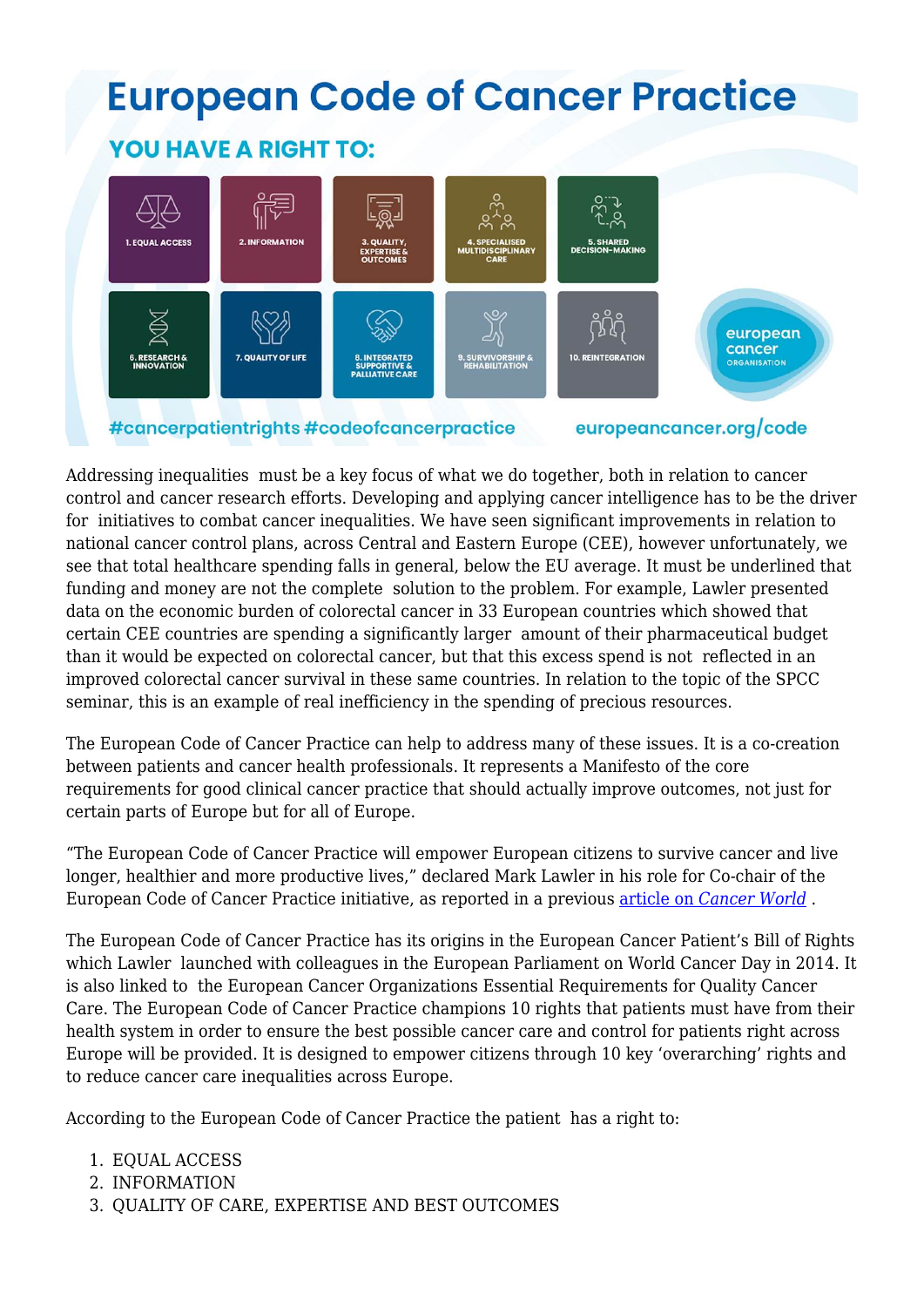- 4. SPECIALISED MULTIDISCIPLINARY CARE
- 5. SHARED DECISION-MAKING
- 6. RESEARCH AND INNOVATION
- 7. QUALITY OF LIFE
- 8. INTEGRATED SUPPORTIVE AND PALLIATIVE CARE
- 9. SURVIVORSHIP AND REHABILITATION
- 10. REINTEGRATION

Besides the apparently most obvious one "survivorship", these 10 rights relate to pivotal issues such as integrated supportive and palliative care, rehabilitation and reintegration into society. Information is a key right, and also resonates with rights to multidisciplinary care and in shared decision-making. The patient moves from being a passive recipient to being an active participant in his/her/their own care.

These 10 key overarching rights represents signposts that patients should expect from their health system, and they should be delivered in order to achieve the best possible outcomes.

We must facilitate patients and citizens to be able to read, understand and pretend implementation of the European Code of Cancer Practice, to bring it forward when they go to see their healthcare professionals. The Code has been translated into 28 different European languages, facilitating its dissemination and its use will improves efficiencies within their health system.

Lawler also talked about Central and Eastern European Cancer Action Group (CEECAG), an initiative that was established over 3.5 years ago, involving again a multi-stakeholder group bringing together patient-advocates, clinicians, researchers, cancer systems, experts, and industry. Initially, seven countries were involved but now this has expanded to 16 countries.

A key aim of CEECAG has been how to turn information into intelligence to capture the cancer landscape in Central and Eastern Europe and to develop new tools to help to collect, but also to monitor cancer intelligence that will help to improve cancer care in in the region. An evidence-based approach to decision-making and policy, is underpinned by a series of "cancer country dashboard" for each of the 16 countries participating in the initiative and has been very instructive. Key areas of focus in CEE countries controlling that affordable high quality equitable cancer control can be delivered include the availability of accurate actionable data, investment in research, education and training, particularly to retain cancer professionals in their home country, innovative ways to develop and standardize the patient pathway so that the quality of care can be achieved right across that continuum from diagnosis to treatment to end of life.

The dashboard helps to develop a cancer "learning environment" that benefits and informs cancer policy in CEE by highlighting key challenges and inequalities across the region, it ensures that evidence becomes an effective enabler of action for stakeholder and it leverages key cancer policy indicators to measure progress over time and provide a benchmark for best practice sharing across the region

The cancer country dashboard therefore provides a way to optimize the use of European resources and to measure progress over time. The European Cancer Organisation will support the development of cancer country dashboards which should be evolving and facilitating the accumulation of cancer intelligence to instruct cancer policies and to measure the effectiveness and impact of targeted interventions.

The European Code of Cancer Practice and the cancer country dashboards should help providing the input to empower governments in providing better options for cancer patients in Europe and